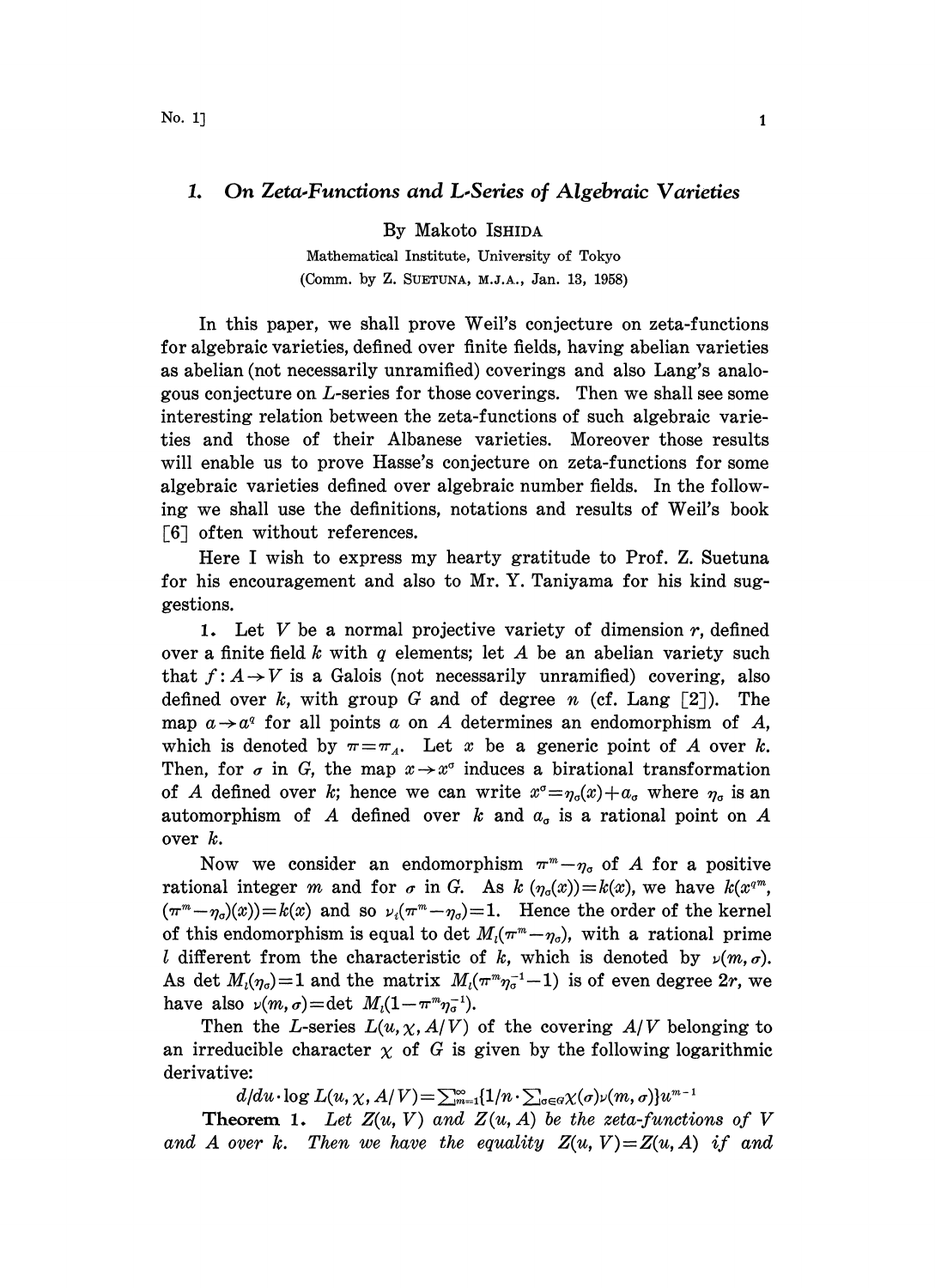2 M. ISHIDA [Vol. 34,

only if  $V$  is also an abelian variety defined over  $k$ . When that is so,  $G$  is abelian and  $A/V$  is unramified and, moreover, all the L-series  $L(u, \chi, A/V)$  with  $\chi$  different from the principal character  $\chi_0$  are trivially equal to 1.

Proof. Generally we have

 $d/du \cdot \{n \cdot \log (Z(u, A)/Z(u, V))\} = \sum_{m=1}^{\infty} \{n \cdot \nu(m, 1) - \sum_{\sigma \in G} \nu(m, \sigma)\}u^{m-1}.$ We divide the sum  $\sum_{\sigma}$  in the right side of this equality as follows:

 $\sum_{\sigma} = \sum_{z_j} \sum_{\sigma_{j,i}}$ , where  $Z_j$  ranges over all the cyclic subgroups of G (not excluding  $Z=[1]$  and  $\sigma_{j,i}$  ranges over all the generators of  $Z_j$ . For each fixed j, we can transform all the matrices  $M_i(\eta_{\sigma_{i,j}})$  and  $M_i(\pi)$  into diagonal forms simultaneously:

$$
M_{\iota}(\eta_{\sigma_{j,\iota}})=\hspace{-1mm}\begin{pmatrix} \cdot & & 0 \\ & \zeta_{\jmath,\iota,\mu} \\ 0 & & \cdot \end{pmatrix}, \quad M_{\iota}(\pi)=\hspace{-1mm}\begin{pmatrix} \cdot & & 0 \\ & \pi_{\mu} \\ 0 & & \cdot \end{pmatrix}.
$$

Here we note that all  $\zeta_{j,i,\mu}$  are some roots of unity and, for each fixed j and  $\mu$ , all  $\zeta_{j,i,\mu}$  are algebraically conjugate to each other. Then we have

$$
n \cdot \nu(m, 1) - \sum_{\sigma} \nu(m, \sigma) - \sum_{\sigma} \nu(m, \sigma) - \sum_{\sigma} \nu(m, \sigma) - \sum_{\sigma} \nu(m, \sigma) - \sum_{\sigma} \nu(m, \sigma) - \sum_{\sigma} \nu(m, \sigma) - \sum_{\sigma} \nu(m, \sigma) - \sum_{\sigma} \nu(m, \sigma) - \sum_{\sigma} \nu(m, \sigma) - \sum_{\sigma} \nu(m, \sigma) - \sum_{\sigma} \nu(m, \sigma) - \sum_{\sigma} \nu(m, \sigma) - \sum_{\sigma} \nu(m, \sigma) - \sum_{\sigma} \nu(m, \sigma) - \sum_{\sigma} \nu(m, \sigma) - \sum_{\sigma} \nu(m, \sigma) - \sum_{\sigma} \nu(m, \sigma) - \sum_{\sigma} \nu(m, \sigma) - \sum_{\sigma} \nu(m, \sigma) - \sum_{\sigma} \nu(m, \sigma) - \sum_{\sigma} \nu(m, \sigma) - \sum_{\sigma} \nu(m, \sigma) - \sum_{\sigma} \nu(m, \sigma) - \sum_{\sigma} \nu(m, \sigma) - \sum_{\sigma} \nu(m, \sigma) - \sum_{\sigma} \nu(m, \sigma) - \sum_{\sigma} \nu(m, \sigma) - \sum_{\sigma} \nu(m, \sigma) - \sum_{\sigma} \nu(m, \sigma) - \sum_{\sigma} \nu(m, \sigma) - \sum_{\sigma} \nu(m, \sigma) - \sum_{\sigma} \nu(m, \sigma) - \sum_{\sigma} \nu(m, \sigma) - \sum_{\sigma} \nu(m, \sigma) - \sum_{\sigma} \nu(m, \sigma) - \sum_{\sigma} \nu(m, \sigma) - \sum_{\sigma} \nu(m, \sigma) - \sum_{\sigma} \nu(m, \sigma) - \sum_{\sigma} \nu(m, \sigma) - \sum_{\sigma} \nu(m, \sigma) - \sum_{\sigma} \nu(m, \sigma) - \sum_{\sigma} \nu(m, \sigma) - \sum_{\sigma} \nu(m, \sigma) - \sum_{\sigma} \nu(m, \sigma) - \sum_{\sigma} \nu(m, \sigma) - \sum_{\sigma} \nu(m, \sigma) - \sum_{\sigma} \nu(m, \sigma) - \sum_{\sigma} \nu(m, \sigma) - \sum_{\sigma} \nu(m, \sigma) - \sum_{\sigma} \nu(m, \sigma) - \sum_{\sigma} \nu(m, \sigma) - \sum_{\sigma} \nu(m, \sigma) - \sum_{\sigma} \nu(m, \sigma) - \sum_{\sigma}
$$

 $-\sum_{l}\sum_{\mu_1,\, \cdots,\, \mu_l} (-1)^{l} (n-\sum_{Z_j\sum_{\sigma_j,i} \zeta_{j,i,\mu_1}^{-1}} \!\!\!\cdots \!\!\!\cdot \zeta_{j,i,\mu_l}^{-1}) (\pi_{\mu_1} \!\!\!\cdots \!\!\!\cdot \pi_{\mu_l})^m,$ and, by the above remark and by the equality  $n=\sum_{z_j\sum_{\sigma_{j,i}}1, n_{\mu_1,\ldots,\mu_l}=n$  $-\sum_{z_j\sum_{\sigma_i,j} \zeta_{j,i,\mu_1}} \cdots \zeta_{j,i,\mu_k}^{-1}$  are non-negative rational integers. Hence we have

$$
\begin{aligned} d/du\!\cdot\!\{&n\!\cdot\!\log\left(Z(u\!,\!A)\!/\!Z(u,V)\right)\}\!\\ =&\!\sum_{m=1}^\infty\!\sum_{t\!\ge\!1,\!\ldots,\, \mu_t}\!\!(-1)^t n_{\mu_1,\ldots,\,\mu_t}\!(\pi_{\mu_1}\!\cdot\!\cdot\!\cdot\!\pi_{\mu_t})^m u^{m-1},\end{aligned}
$$

and so

 $(Z(u, A)/Z(u, V))^n = \prod_i \{\prod_{\mu_1, \dots, \mu_i} (1-\pi_{\mu_1} \cdots \pi_{\mu_i} u)^{n_{\mu_1, \dots, \mu_i}}\}^{(-1)^{i+1}}.$ 

Then as, by Taniyama [5], all the characteristic roots  $\pi_{\mu}$  of  $M_{\ell}(\pi)$  are of absolute values  $q^{1/2}$ , the equality  $Z(u, V)=Z(u, A)$  implies that all  $n_{\mu_1,\dots,\mu_t}=0$  and so all  $\zeta_{j,i,\mu}=1$ . Hence then all  $\eta_{\sigma}$  are the identity automorphism of A and so  $A/V$  is unramified. Therefore the 'only if' part of our theorem is proved. As for the 'if' part, it is easily verified because V is then isogenous to A and  $M_i(\pi_V)$  and  $M_i(\pi_A)$  have the same characteristic roos.

**2.** Theorem 2. If G is abelian, then the zeta-function  $Z(u, V)$ **2.** Theorem 2. If G is abelian, then the zeta-function  $Z(u, t)$  the L-series  $L(u, \chi, A/V)$  with  $\chi \neq \chi_0$  are expressed as follows:<br> $Z(u, V) = P_1(u)P_3(u) \cdots P_{2r-1}(u)/P_0(u)P_2(u) \cdots P_{2r}(u)$ ,

$$
Z(u, V) = P_1(u)P_3(u) \cdots P_{2r-1}(u)/P_0(u)P_2(u) \cdots P_{2r}(u),
$$

$$
L(u, \chi, A/V) = Q_1^{(\chi)}(u) Q_3^{(\chi)}(u) \cdots Q_{2r-1}^{(\chi)}(u) / Q_2^{(\chi)}(u) \cdots Q_{2r-2}^{(\chi)}(u),
$$

where  $P_t(u)$  and  $Q_t^{(x)}(u)$  are polynomials of u such that  $P_i(u) = \prod_j (1 - \alpha_j^{(t)} u), \quad Q_i^{(x)}(u) = \prod_j (1 - \beta_j^{(t,x)} u)$ 

with  $| \alpha_j^{(i)} |, | \beta_j^{(i,x)} | = q^{i/2}.$  Especially  $P_0(u)=1-u$  and  $P_{2r}(u)=1-q^ru.$ Moreover if we put  $e=\sum_{t}(-1)^{t}deg P_{t}$  and  $e(\chi)=\sum_{t}(-1)^{t}deg Q_{t}^{(\chi)}$ , then we have functional equations: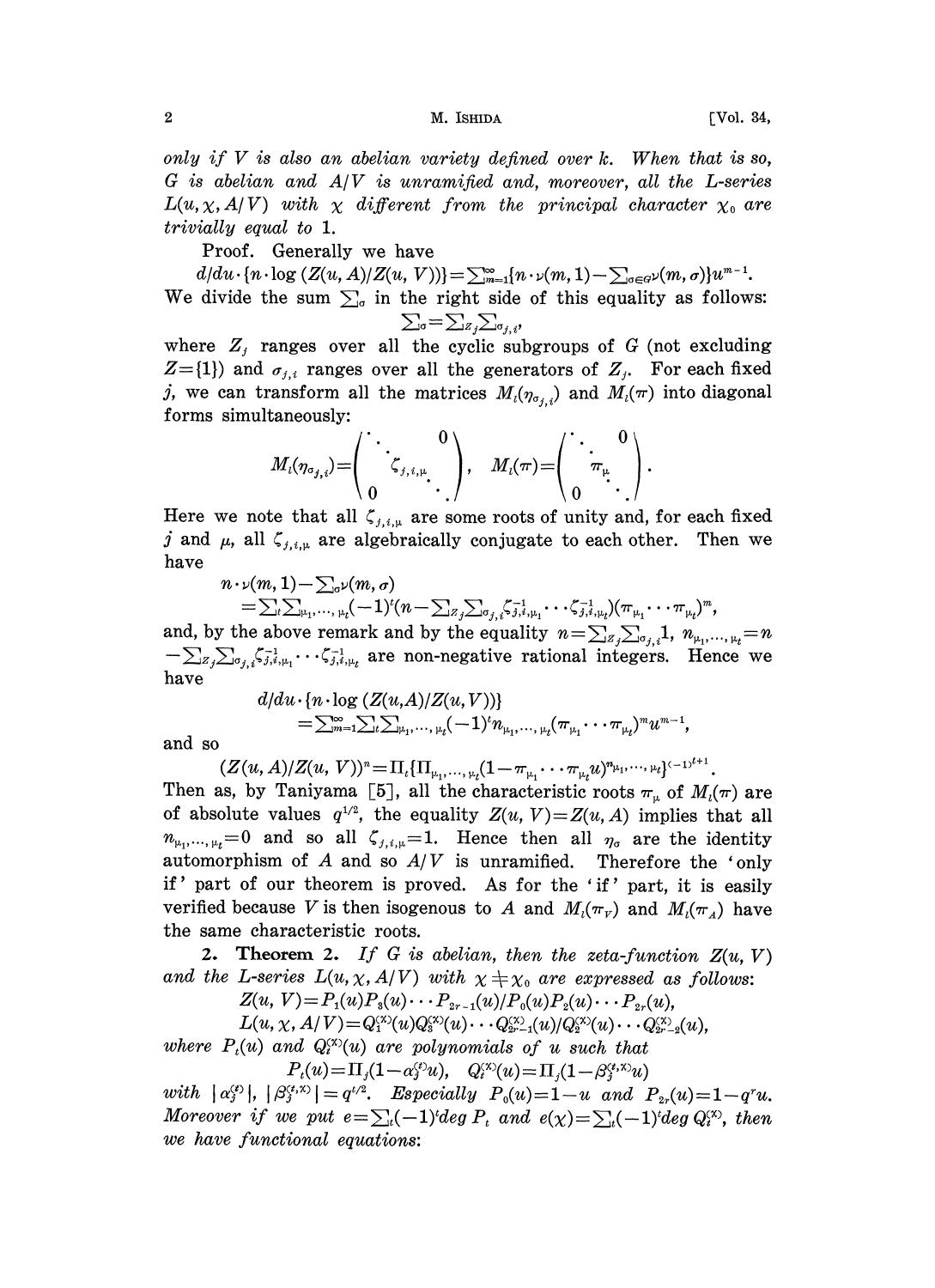## No. 1] On Zeta-Functions and L-Series of Algebraic Varieties 3

$$
Z(1/q^ru, V) = (-1)^{e}q^{re/2}u^{e}Z(u, V),
$$
  
 
$$
L(1/q^ru, \chi, A/V) = (-1)^{e(\chi)}q^{re(\chi)/2}u^{e(\chi)}L(u, \overline{\chi}, A/V).
$$

Proof. As G is abelian and  $\pi$  commutes with every  $\eta_o$ , we can transform all the matrices  $M_i(\eta_o)$  and  $M_i(\pi)$  into diagonal forms simultaneously:

$$
M_{\iota}(\eta_\circ)\hspace{-0.1cm}=\hspace{-0.1cm}\left(\begin{array}{c} \zeta_1^{\varsigma_0}, \quad 0 \\ \cdot \\ \cdot \\ 0 \quad \zeta_{2r}^{\varsigma_0} \end{array}\right)\hspace{-0.1cm},\quad M_{\iota}(\pi)\hspace{-0.1cm}=\hspace{-0.1cm}\left(\begin{array}{c} \pi_1 & 0 \\ \cdot \\ \cdot \\ 0 \quad \pi_{2r} \end{array}\right)\hspace{-0.1cm}.
$$

Then the map  $\sigma \rightarrow \zeta_i^{(0)}$  is an irreducible character of G, which is denoted by  $\lambda_j$ ; and we have  $\nu(m,\sigma)=\det M_i(1-\pi^m\eta^{-1}_\sigma)=\Pi_\mu(1-\pi^m\mu^{-1}_\mu(\sigma))$  $=\sum_{t}\sum_{\mu_1,\dots,\mu_t}(-1)^{i}(\pi_{\mu_1}\cdots\pi_{\mu_t})^m\lambda_{\mu_1}^{-1}\cdots\lambda_{\mu_t}^{-1}(\sigma)$ . Hence we have, for any irreducible character  $\chi$  of G (not excluding the principal character  $\chi_0$ ),

$$
d/du\cdot \log L(u,\chi,A/V)\!=\!\sum_{m=1}^\infty\!\!\!\!\sum_{\mu}(\!-\!1)^\iota\!\!\!\!\sum_{\mu_1,\cdots,\mu_\ell}(\! \pi_{\mu_1}\!\cdots\! \pi_{\mu_\ell})^m\\\times\{1/n\cdot\!\!\!\sum_{\sigma\in G}\!\chi(\sigma)\lambda_{\mu_1}^{-1}\!\!\!\!\!\!\sum_{\mu_1}(\sigma)\}u^{m-1};
$$

and so, by the orthogonal relation of group-characters, we have  $d/du \cdot \log L(u, \chi, A/V)$ 

$$
=\sum_{m=1}^\infty\sum_{\iota}(-1)^\iota\sum_{\mu_1,\cdots,\,\mu_\iota\,:\,x=\lambda_{\mu_1}\cdots\lambda_{\mu_\iota}}(\pi_{\mu_1}\cdots\pi_{\mu_\iota})^m u^{m-1}.
$$

Thus we have

 $L(u, \chi, A/V) = \prod_{t} \{ \prod_{\mu_1, \dots, \mu_t \, : \, x = \lambda_{\mu_1} \dots \lambda_{\mu_t}} (1 - \pi_{\mu_1} \dots \pi_{\mu_t} u) \}^{(-1)^{t+1}}.$ As all  $\pi_{\mu}$  are of absolute values  $q^{1/2}$ , our first statement is proved. As for functional equations, it suffices to note that  $\pi_1 \pi_2 \cdots \pi_{2r} = \text{det}M_i(\pi)$  $=q^r$  and  $\lambda_1\lambda_2\cdots\lambda_{2r}(\sigma)$  = det  $M_l(\eta_\sigma)=1=\chi_0(\sigma)$  for any  $\sigma$  in  $G$ .

Remark. In the case where  $G$  is not necessarily abelian, using the fundamental result of Artin on induced characters in  $\begin{bmatrix} 1 \end{bmatrix}$  and Theorem 2, we can also prove that the n-th powers of  $Z(u, V)$  and  $L(u, \chi, A/V)$  are polynomials of u and their zeros and poles are of absolute values  $q^{-t/2}$  with  $0 \le t \le 2r$ .

3. Now let  $B$  be an abelian variety, defined over  $k$ , which is generated by V and a rational map  $\beta$  of V into B (cf. Matsusaka [3]). Then  $\beta \circ f$  is a rational map of A into B and we may assume, without loss of generality, that  $\lambda = \beta \circ f$  is a homomorphism of A into B and then it is easily verified that  $\lambda$  is onto. As  $a_{\sigma} = \eta_o(0) + a_{\sigma}$ , we have  $f(a_{\sigma})=f(0)$  and so  $\lambda(a_{\sigma})=\lambda(0)=0$  for any  $\sigma$  in G. If x is a generic point of A over k, then we have  $\lambda(x)=\lambda(x^{\circ})=\lambda(\eta_{\circ}(x)+a_{\circ})=\lambda(\eta_{\circ}(x))$  and so  $\lambda((\eta_{\sigma}-1)(x))=0$ . Thus the kernel of  $\lambda$  must contain all the loci  $C_{\sigma}$ of  $(\eta_{\sigma}-1)(x)$  over k for all  $\sigma$  in G. (Clearly  $C_{\sigma}$  is an abelian subvariety of A defined over  $k$ .) Conversely if, for an abelian variety B defined over k, there exists a homomorphism  $\lambda$  of A onto B with kernel containing all  $C_{\sigma}$ , then there exists a rational map  $\beta$  of V onto B such that  $\lambda = \beta \circ f$ .

such that  $\lambda = \beta \circ f$ .<br>
Hence, by the characterization of Albanese varieties in Matsusaka<br>
[3], there exist an abelian variety B defined over k, which is isogenous Hence, by the characterization of Albanese varieties in Matsusaka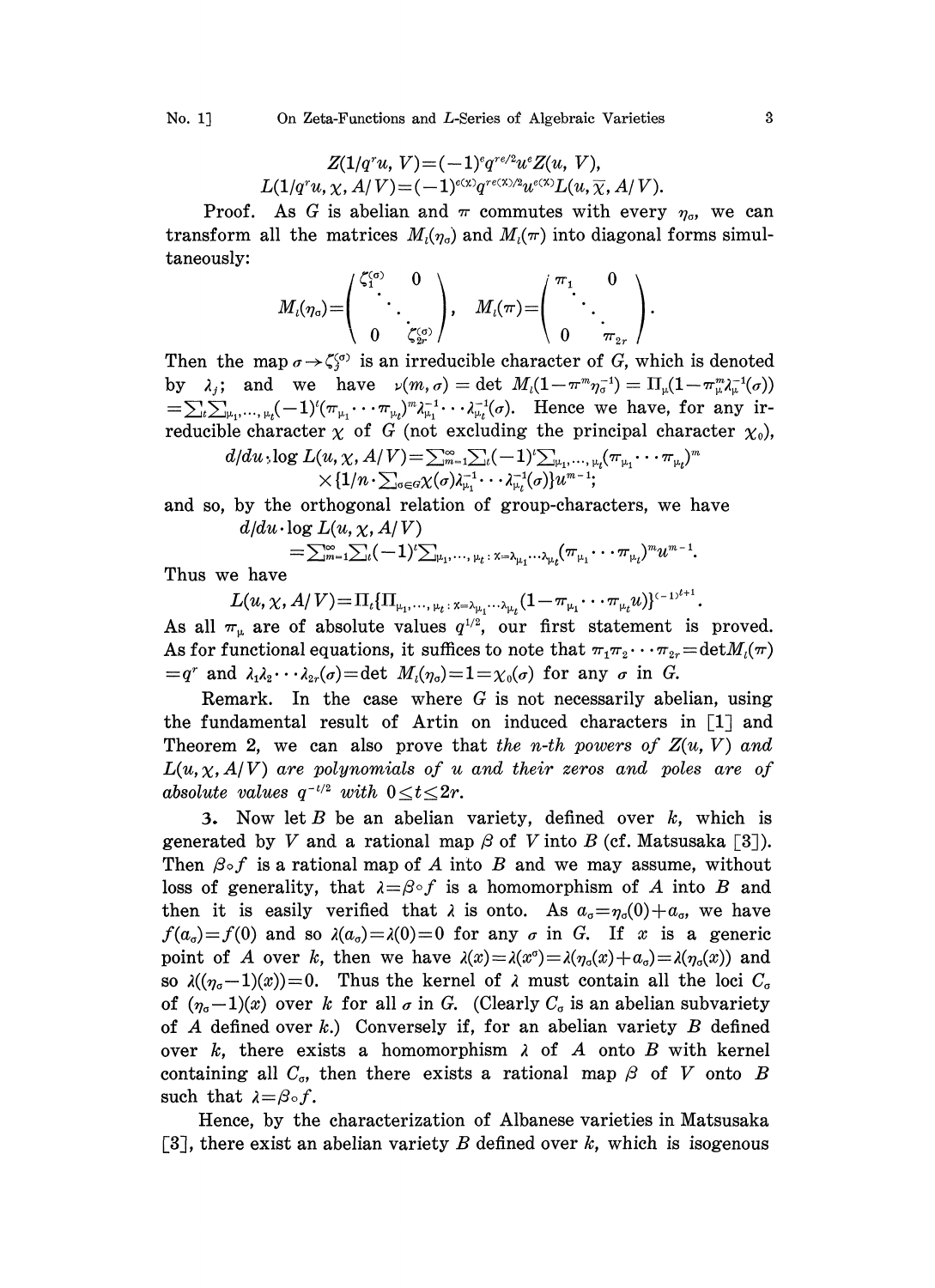4 M. ISItlDA [Vol. 34,

to the Albanese variety of V, and a homomorphism  $\lambda$  of A onto B, whose kernel is the smallest algebraic subgroup of A containing all  $C_{\sigma}$ .

Let G be abelian. Then for any  $\sigma$ ,  $\tau$  in G, we have  $(\eta_{\sigma}-1)$  $(\eta_{\tau}-1) = (\eta_{\tau}-1)(\eta_{\sigma}-1)$  and so  $(\eta_{\sigma}-1)C_{\tau}$  is contained in  $C_{\tau}$ . Moreover, as dim  $(\eta_{\sigma}-1)C_{\sigma} = \dim (\eta_{\sigma}-1)^2 A = 1/2 \cdot \text{rank } M_i(\eta_{\sigma}-1)^2 = 1/2 \cdot \text{rank } M_i(\eta_{\sigma}-1)$  $=\dim C_{\sigma}$ , we have also  $(\eta_{\sigma}-1)C_{\sigma}=C_{\sigma}$ . If we denote the elements of G by  $\sigma_0=1, \sigma_1,\dots,\sigma_{n-1}$ , then the 0-component of the kernel of our homomorphism  $\lambda$  is clearly the locus C of  $(\eta_{\sigma_1}-1)(x_1)+\cdots+(\eta_{\sigma_{n-1}}-1)$  $(x_{n-1})$  over k where  $x_1, \dots, x_{n-1}$  are independent generic points of A over k; and then the dimension of C is given by  $\sum_i \dim C_{\sigma_i} - \sum_{i \leq j}$  $\dim(C_{\sigma_i} \cap C_{\sigma_i}) + \sum_{i < j < h} \dim(C_{\sigma_i} \cap C_{\sigma_j} \cap C_{\sigma_h}) - \cdots$ . (Here conveniently we denote the dimension of a component of  $C_{\sigma_{i_1}} \cap C_{\sigma_{i_2}} \cap \cdots \cap C_{\sigma_{i_t}}$  by  $\dim (C_{\sigma_{i_1}} \cap C_{\sigma_{i_2}} \cap \cdots \cap C_{\sigma_{i_t}}).$  As  $\eta_{\sigma_i}-1$  induces a homomorphism on the 0-component of  $C_{\sigma_i} \cap C_{\sigma_i}$  with finite kernel, dim $(C_{\sigma_i} \cap C_{\sigma_i})$  is equal to the dimension of its image under  $\eta_{\sigma_i}-1$ , which is contained in  $(\eta_{\sigma_i}-1)$  $(\eta_{\sigma_i}-1)A$  and so of dimension  $\leq 1/2$  rank  $M_i(\eta_{\sigma_i}-1)(\eta_{\sigma_i}-1)$ . While, as G is abelian,  $(\eta_{\sigma_i}-1)(\eta_{\sigma_i}-1)A$  is contained in the 0-component of  $C_{\sigma_i} \cap C_{\sigma_i}$ . Hence we have dim  $(C_{\sigma_i} \cap C_{\sigma_i})=1/2$  rank  $M_i(\eta_{\sigma_i}-1)(\eta_{\sigma_i}-1);$ and similarly dim  $(C_{\sigma_{i_1}} \cap C_{\sigma_{i_2}} \cap \cdots \cap C_{\sigma_{i_\ell}})=1/2 \cdot \text{rank } M_i(\eta_{\sigma_{i_1}}-1)(\eta_{\sigma_{i_2}}-1)$  $\cdots(\eta_{\sigma_{i}}-1)$ . Therefore 2. dim C is equal to the number of such j's that  $\lambda_j \neq \chi_0$  (with the notations in the proof of Theorem 2). Now let  $D$  be an abelian subvariety of  $A$ , defined over  $k$ , such that any point a on A can be written as  $a = d + c$  with d in D and c in C and  $D \cap C$  is a finite subgroup of A. If  $D_{\sigma_i}$  is the 0-component of the kernel of  $\eta_{\sigma_i}-1$ , then, as  $\eta_{\sigma_i}-1$  has finite kernel on  $C_{\sigma_i}$ ,  $D_{\sigma_i}\bigcap C_{\sigma_i}$  is a finite subgroup of A and so any point  $\alpha$  on A can also be written as  $a=d_i+c_i$  with  $d_i$  in  $D_{\sigma_i}$  and  $c_i$  in  $C_{\sigma_i}$ . Hence D is contained in  $D_{\sigma_i}$ for any  $\sigma_i$  in G. Taking a prime l which does not divide the order of  $D \cap C$ , we have  $\mathfrak{g}_i(A) = \mathfrak{g}_i(D) + \mathfrak{g}_i(C)$  (direct sum). Then as D and C are defined over k, and as  $\eta_{\sigma_i}-1$  is 0 on D and  $(\eta_{\sigma_i}-1)C$  is contained in C for any  $\sigma_i$  in G, the matrices  $M_i(\pi_A)$ ,  $M_i(\eta_{\sigma_i}-1)$  and  $M_i(\lambda)$  are of the following forms:

$$
M_i(\pi_A) = \begin{pmatrix} M_i(\pi_D) & 0 \\ 0 & M_i(\pi_C) \end{pmatrix}, \quad M_i(\eta_{\sigma_i} - 1) = \begin{pmatrix} 0 & 0 \\ 0 & N_{\sigma_i} \end{pmatrix},
$$
  

$$
M_i(\lambda) = (A \quad 0),
$$

where  $\Lambda$  is a non-singular matrix of degree  $2 \cdot \dim D = 2 \cdot \dim B$ ; and clearly we have  $AM_i(\pi_p)A^{-1}=M_i(\pi_p)$ . Moreover, by the above argument, 2 dim D is equal to the number of such j's that  $\lambda_j = \chi_0$  and so all the characteristic roots of  $N_{\sigma_i}$  are equal to  $(\lambda_j(\sigma_i)-1)$ 's with  $\lambda_j \neq \chi_0$ . As  $B$  and the Albanese variety of  $V$  have the same zeta-functions, we have the following additional statement to Theorem 2.

**Theorem 3.** If G is abelian and we write as usual (by Theorem 2)  $Z(u, V) = P_1(u)P_2(u) \cdots P_{2r-1}(u)/P_0(u)P_2(u) \cdots P_{2r}(u)$  and